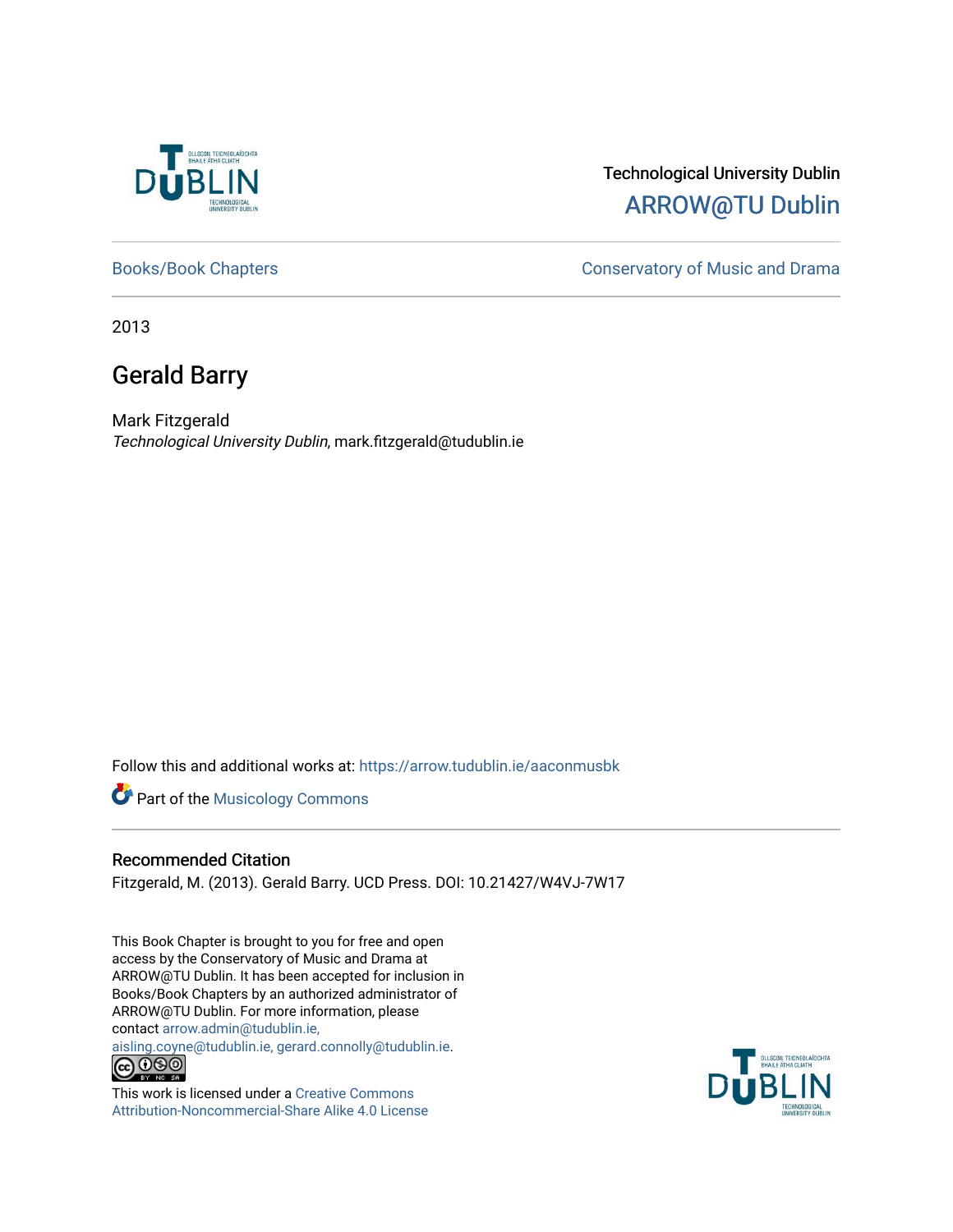**Barry, Gerald** (*b* Clare, 28 Apr. 1952). Composer. At the age of 14 Barry received violin lessons from John Joe Casey. He also studied organ with GERARD GILLEN and Piet Kee and piano with ELIZABETH HUBAN. He obtained undergraduate and masters degrees from UNIVERSITY COLLEGE DUBLIN. Barry first came to prominence with a setting of SAMUEL BECKETT's *Lessness*, which won the DUBLIN SYMPHONY ORCHESTRA Composers' Competition in 1972. In 1973–74 he studied composition with Peter Schat in Amsterdam. This was followed in 1975–76 by a period of study with Karlheinz Stockhausen at the Cologne Hochschule für Musik on a DAAD Fellowship. After Stockhausen abandoned teaching, Barry studied music theatre with Mauricio Kagel. From Schat's tuition Barry felt he developed a more refined sense of harmony and sonority. While he felt completely out of sympathy with Stockhausen's pre-compositional planning and constructivism, Stockhausen's abolition of neat hierarchies of foreground and background was important for Barry, as was his sense of musical structuring. Kagel's musical influence on Barry was negligible, but he awakened his latent theatricality, and stage works have dominated Barry's output from the late 1970s onwards. Although Barry also enrolled with Friedrich Cerha for further study in 1977 this was merely a formality to enable him to collect a further grant, and contact was limited to the supervision of harmonics in *Things that gain by being painted*, the earliest work Barry now acknowledges. Cerha commissioned a work for his ensemble Die Reihe and the result 'was one of two pieces with graphic titles inspired by the paintings of Mark Rothko. This was selected by Kagel to represent the younger generation at the Festival St Denis in Paris in 1980. In the same year Barry was commissioned by the City of Bremen Theatre to compose music for Reinhild Hoffman's ballet *Unkrautgarten*. The ballet subsequently toured Germany as well as Brussels, Paris and Venice. Two virtuoso piano pieces, *Sur les Points* and *Au Milieu*, were composed for Herbert Henck before Barry returned to Ireland in 1981.

From 1982 to 1986 Barry held a lectureship at UNIVERSITY COLLEGE CORK, a position he relinquished upon election to AOSDÁNA. In Britain his music was featured in several concerts promoted by the Institute for Contemporary Arts, and in 1985 he was signed to Oxford University Press, publishers of all his music up to 2009. Since 2009 Barry's music has been published by Schott. The 1980s were dominated by work on his first opera, *The Intelligence Park*, and an orchestral work commissioned by the BBC for the 1988 Henry Wood Promenade Concerts, *Chevaux-de-frise*. German and Russian premieres of *Chevaux-de-frise* followed in later years with the Frankfurt Radio and Kirov (Mariinsky) Orchestras. The BBC also commissioned *The Conquest of Ireland*, his setting of lines from GIRALDUS CAMBRENSIS (1995), *Hard D* for Orkest de Volharding (1992), *The Eternal Recurrence* (2000) and *Day* (2005). A second opera *The Triumph of Beauty and Deceit* was composed for Channel 4 Television in 1990–91. Stage and concert performances of the work have subsequently taken place in Aldeburgh, London, Paris, Berlin, Amsterdam, New York and Los Angeles. His orchestral work *The Road* was commissioned by the Frankfurt Radio Orchestra in 1997. A strong relationship with the Birmingham Contemporary Music Group has resulted in three commissions, *Wiener Blut* (2000), *Dead March* (2002) and *Beethoven* (2009). Other important commissions have included *Flamboys* for the quatercentenary of TRINITY COLLEGE DUBLIN (1991, later retitled *From The Triumph of Beauty and Deceit*), *God Save the Queen* commissioned by the London Sinfonietta for the 50<sup>th</sup> birthday of the Royal Festival Hall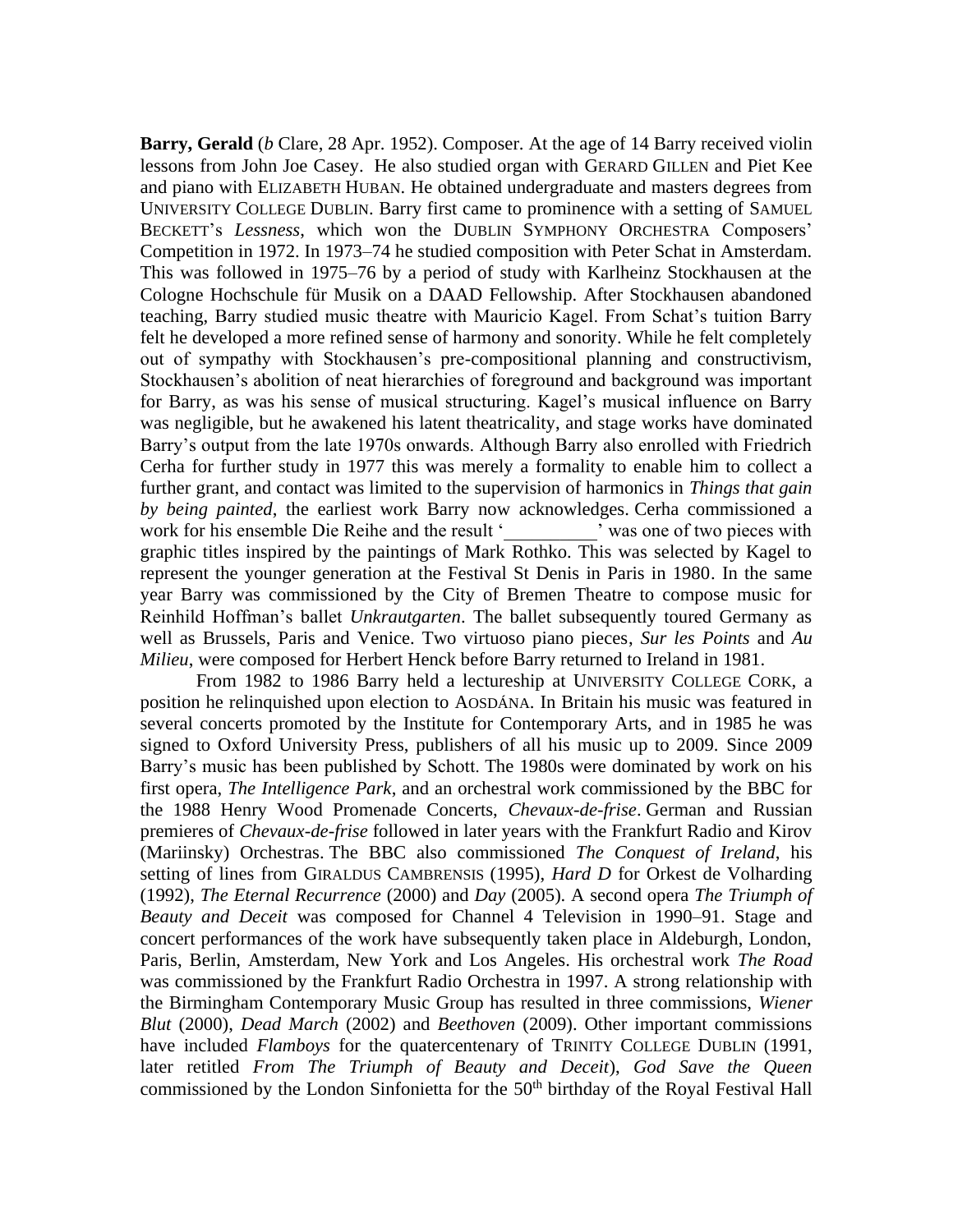London (2001), and *Lisbon* for the 25<sup>th</sup> anniversary of the Nieuw Ensemble of Amsterdam (2006).

His third opera *The Bitter Tears of Petra von Kant* was a co-commission from RTÉ and English National Opera. Following its concert premiere in Dublin, it was staged in London and Basle (2005). This was followed by a short one-act opera *La Plus Forte* commissioned by Radio France for the Festival Présences (2007) and further performed in Dublin, Miami, Amsterdam, Toronto and London. His fifth opera, based on Oscar Wilde's *The Importance of Being Earnest*, commissioned by the Los Angeles Philharmonic and the Barbican, will be premiered in Los Angeles in 2011, to be followed by the European premiere at the Barbican in London in 2012. BEETHOVEN has always been an important presence for Barry; *Beethoven's Woo80,* a large scale music theatre work now withdrawn, was premiered in Cologne in 1976. From 2008 onwards, came a further series of works dealing with Beethoven: *Le Vieux Sourd* (The Old Deaf One) for solo piano, commissioned by Betty Freeman; *Beethoven* for bass and ensemble (2009), a setting of the Immortal Beloved letter; and *Schott and Sons, Mainz* (2010) for bass and choir, concerning Beethoven's dealings with his publisher towards the end of his life. 2011 will also see the premiere of *Feldman's Six-Penny Editions* for ensemble.

A number of elements have remained constant in Barry's style throughout his career. He eschews the use of introductions or other gradual processes at the opening of his works and also avoids the use of transitions. Instead, his music is constructed in blocks which are starkly juxtaposed in a manner he has compared to  $16<sup>th</sup>$ -century keyboard music. The music tends to combine freneticism (he links this to his own temperament and early exposure to Irish traditional music – his uncle was the concertina player, Paddy Murphy and Barry recalls set dancing aged 12 on Inis Oírr, one of the Aran Islands off the west coast of Ireland, across from which he now lives much of the time), with passages of withdrawn tenderness. Although in his early work the dissonance level can be quite high due to the collision of independent lines, in all his music the primary emphasis is placed on melody. Barry has related one of his approaches to orchestration in his earlier music to the garish doubling of lines characteristic of CÉILI BANDS but it can also be linked to his training as organist where changes of registration mark off sections of the work and much use is made of octave doublings. Subversive humour also tends to play a role in Barry's compositions. While in Cologne he wrote a manifesto with KEVIN VOLANS and English composer Christopher Newman emphasising the right of the composer to draw freely from any available source. His music in the past has drawn upon a range of composers from DOWLAND and Beethoven to Schoenberg, though such material often tends to undergo intensive transformation before it is used, rendering it unrecognisable. This was an approach innate in Barry from an early age. When he was 15 he won a prize for a piano piece which was in fact a Mozart sonata cut into small pieces and resewn under Barry's name; for the young Barry this seemed a natural thing to do. While commentators are inclined to highlight some of the more *outré* sources Barry has used for pitch material, such as the BBC shipping forecast for sections of *The Intelligence Park*, the more important point is that any source can be raided to generate charts of precompositional pitch material. This eclecticism is subjected to a range of processes which may be abandoned at any point to obtain satisfactory melodic material. From the time of *Things that Gain by being Painted*, which was the first work in which Barry felt he had achieved the type of harmony desired, the music uses a sort of non-centred tonality; tonal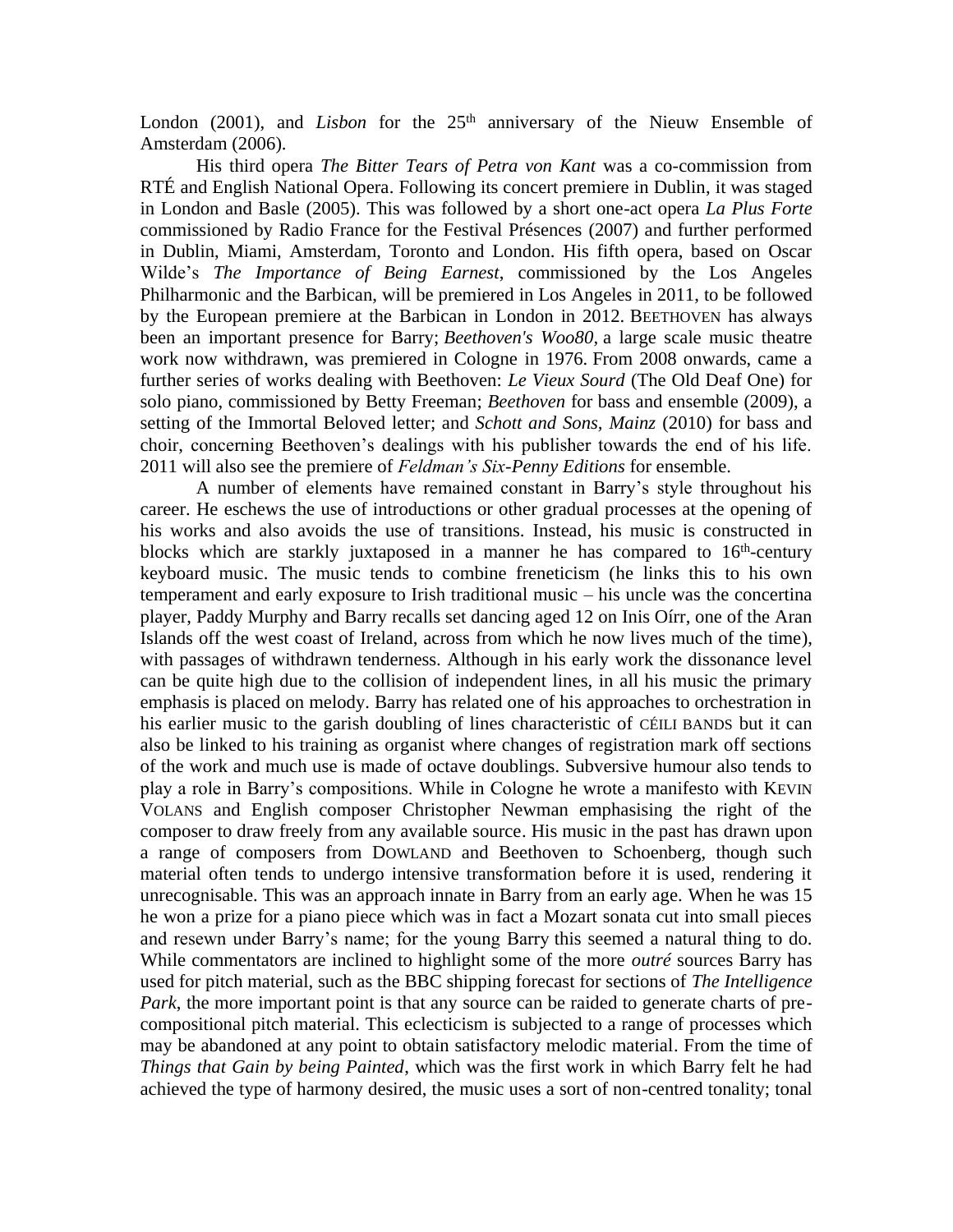combinations can be used but like other conventional components such as octave doubling, they are stripped of their hierarchical significance or traditional harmonic context.

Barry's early music was greatly influenced by the clarity, virtuosity, precision and approach to colour in the performance practice of early music groups such as Musica Antiqua Köln, and while in Cologne Barry studied the viol. He was also the organist in Protestant and Catholic churches in Cologne and its environs. The paintings of the abstract expressionists and the music of Morton Feldman also had a significant impact on Barry's aesthetic outlook. Music from this period tends to focus obsessively on single ideas. A number of works share common material and are also available in a variety of guises scored for different combinations of instruments, each one giving a 'different view' of the material. His use of silence in this period is also very marked; an extreme example can be found at the opening of  $\emptyset$  for two pianos (each playing identical material simultaneously), where the opening two notes are separated from the rest of the piece by a silence lasting more than 30 seconds, helping to invest them with a unique significance within the piece. Such use of silence can be linked to Barry's interest in Beckett, as can the painterly quality, typical of Beckett's late plays, found in Barry's *Three Fairy Tales*. A rhythmic uniformity which is disrupted at seemingly random intervals is also customary for large passages of his early work. Many of the traits of the early music also form the basis of *The Intelligence Park*. The music alternates between passages of two independent lines with orchestral instruments doubling the vocal line at the unison, and four-part writing. The work is controlled harmonically by the use of passing chords from Bach chorale harmonisations to generate much of the material. Barry's text setting tends to move against the grain of the highly wrought and artificial libretto provided by Vincent Deane, with stresses displaced and words splintered to fit the musical lines, which in some cases were composed separately from the text. This opera, which deals with the loss and recovery of power, provoked the critic of the London *Times* to write 'Never mind what the piece is about: it just quite shockingly is. It exists. The gestation has been long—almost ten years—but the child can be pronounced in rude good health, even if it looks like nothing one has ever seen.'

In *Chevaux-de-frise* Barry used canon to thicken the texture, though this is not necessarily audible due to the rhythmic uniformity of much of the work and his practice of disguising the voice entries. However, the use of canon here was a springboard for the next phase in Barry's output in which it became the dominant technical device. This culminated in his second opera, *The Triumph of Beauty and Deceit*, a witty and erotic inversion of the plot of HANDEL's *The Triumph of Time and Truth*. Here the underlying theme of time and its destructive power triggers an orgy of polymetric canonic activity. A more variegated approach to rhythm is noticeable in this period. Also in contrast to earlier works, rather than taking a single idea as far as it will go, many pieces from this period cut more rapidly between blocks of material.

With the composition of *The Road* (1998) Barry began to concentrate for longer periods on single ideas, something that was perhaps reinforced by time spent the following year re-engaging with earlier works which were now being recorded by Black Box. The single-minded, intense scrutiny of material in the string quartet *1998* and its existence in a variety of scorings make it seem at first encounter closer in conceptual terms to his earliest acknowledged compositions than those of the late 1990s. This period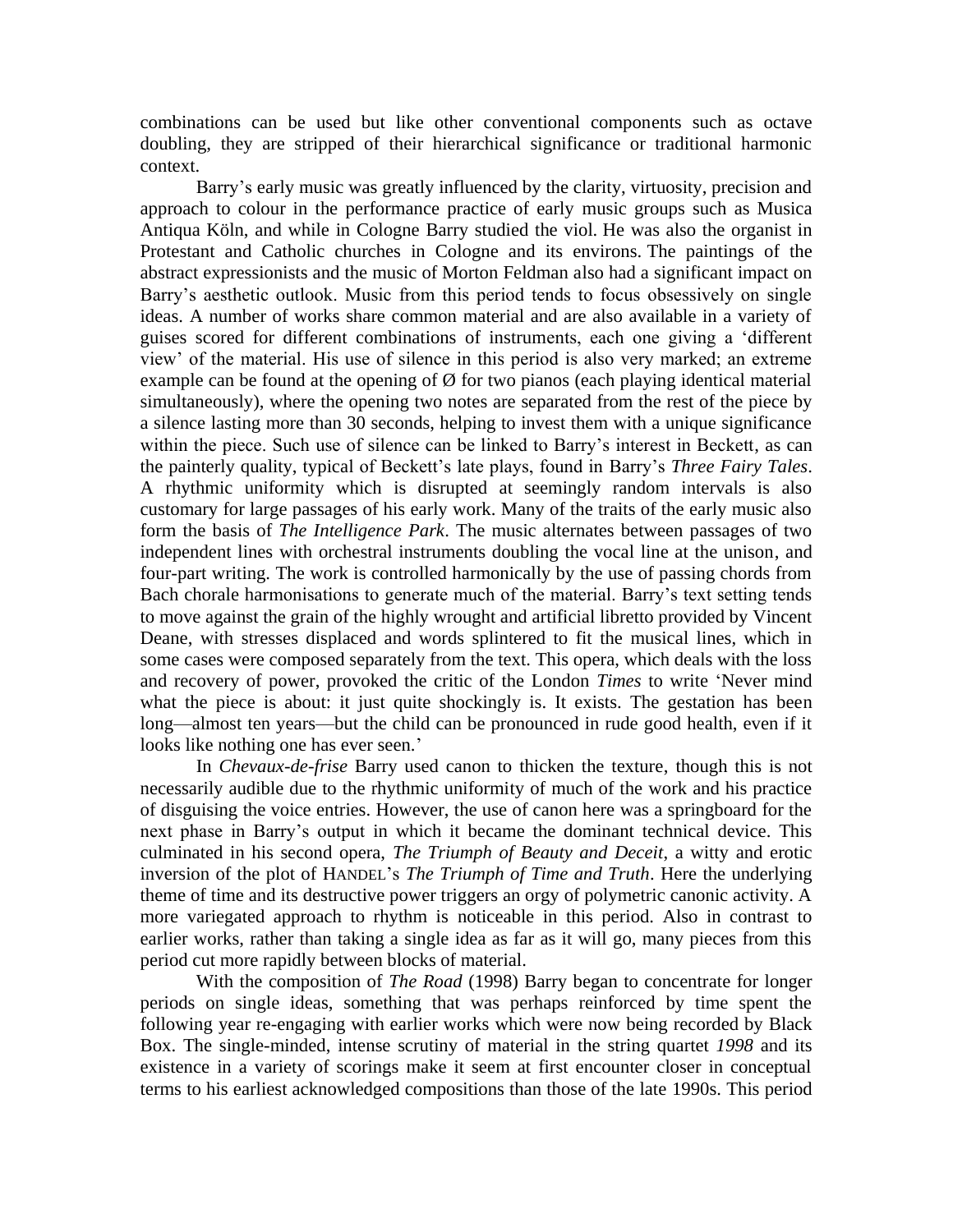also produced a series of rather bewilderingly different pieces, such as *The Eternal Recurrence*, a setting of Nietzsche in C major, and *Wiener Blut*, with its unusually dense contrapuntal slow sections. From this time onwards Barry's work employs an increasing use of ordinary musical gestures which are stripped of their traditional context, elevated to foreground status and given an ecstatic quality through repetition. Examples range from the poise of the classical cadential gestures in *Lisbon* to the wildly careering diminished tetrachords in *The Bitter Tears of Petra von Kant*. With the shift to more everyday text in *Petra von Kant*, there is a parallel modification in Barry's approach to text setting. Gone is the more extreme fragmenting of text in favour of a rapid conversational parlando, a feature that is carried over to *La Plus Forte,* though this work may represent something of an extreme in comparison with more recent vocal works such as *Beethoven* and *The Importance of Being Earnest*.

In a recent interview Barry said that he had never reached the age of reason. It would be hard to find a better image for his music.

#### SELECT COMPOSITIONS

(MSS held in *IRL-Dtc*)

**STAGE** 

Things that Gain by being Painted (text Sei Shōnagon) (1977) S, spkr, vc, pf; Three Fairy Tales (Sleeping Beauty, Cinderella, Snow White) (1980–81) 4 performers, 5 bass drums, tape; The Intelligence Park (text Vincent Deane) (1982–88); The Triumph of Beauty and Deceit (text Meredith Oakes) (1991–92); The Bitter Tears of Petra von Kant (text Rainer Werner Fassbinder) (2001–05); La Plus Forte (text August Strindberg) (2006); The Importance of Being Earnest (text Oscar Wilde) (2009–10)

**ORCHESTRA** 

Diner (1980); From the Intelligence Park (1986 - formerly called **'**Of Queens' Gardens'); Chevaux-de-frise (1988); From The Triumph of Beauty and Deceit (1991 - formerly called 'Flamboys'); La Jalousie Taciturne (1996) str; The Road (1998); Wiener Blut (2000 rescored 2002); No Other People (2009)

SOLOIST(S) WITH ORCHESTRA

Kitty lie over across from the wall (1977 rev. 2000) pf, orch; L'Agitation des Observateurs, le Tremblement des Voyeurs (2003) tpt solo, afl, cor ang, cl, bcl, bn, hn, trb, pf, 2vn, va, vc, db; Lisbon (2006) pf solo, fl+afl+pic, ob+cor ang, cl+bcl, mandolin, gui, hp, b drum, vn, va, vc, db

CHAMBER ENSEMBLE

' (1979) cl, 2cl+bcl, hpd+pf, 2va, 2vc/(rescored 1987) 2cl+bcl, pf, marimba, va, vc; Ø (1979) 2pf/piano quartet; Sur les points (1980) 2cl, 2bn, 2asax, 2hn, 2tpt, trbn, btrbn, pf; Handel's Favourite Song (1981) cl, fl, tpt, trbn, pf, gui, db; Five Chorales from the Intelligence Park (1984) 2 pf; String Quartet no. 1 (1985 rev. 1994); Oboe Quartet (1988); Bob (1989) 2cl+bcl, pf, marimba, vn vc; Low (1991) cl, pf; Hard D (1992) fl+afl+pic, hn, s+bar sax,  $2s+a+bar$  sax,  $3$ tpt,  $3rb$ , pf, db; Piano Quartet no. 1 (1992); Sextet (1992–93) cl+bcl, tpt, 2 marimbas, pf, db; Quintet (1994) cor ang, cl+bcl, vc, db, pf; Octet fl, afl, cl, bcl, vn, vc, pf, marimba; Piano Quartet no. 2 (1996); Before the Road (1997) 4cls/4sax; 1998—String Quartet no. 2 (1998); 1998 (1999) vn, pf; Snow is White (1999) vn, va, vc, pf; Wiener Blut (2000) fl, ob, cl, bcl, bn, 2hn, tpt, trbn, 2vn, va, vc, db; In the Asylum vn, vc, pf/vn, pf; Six Marches (String Quartet no. 3) (2000); Dead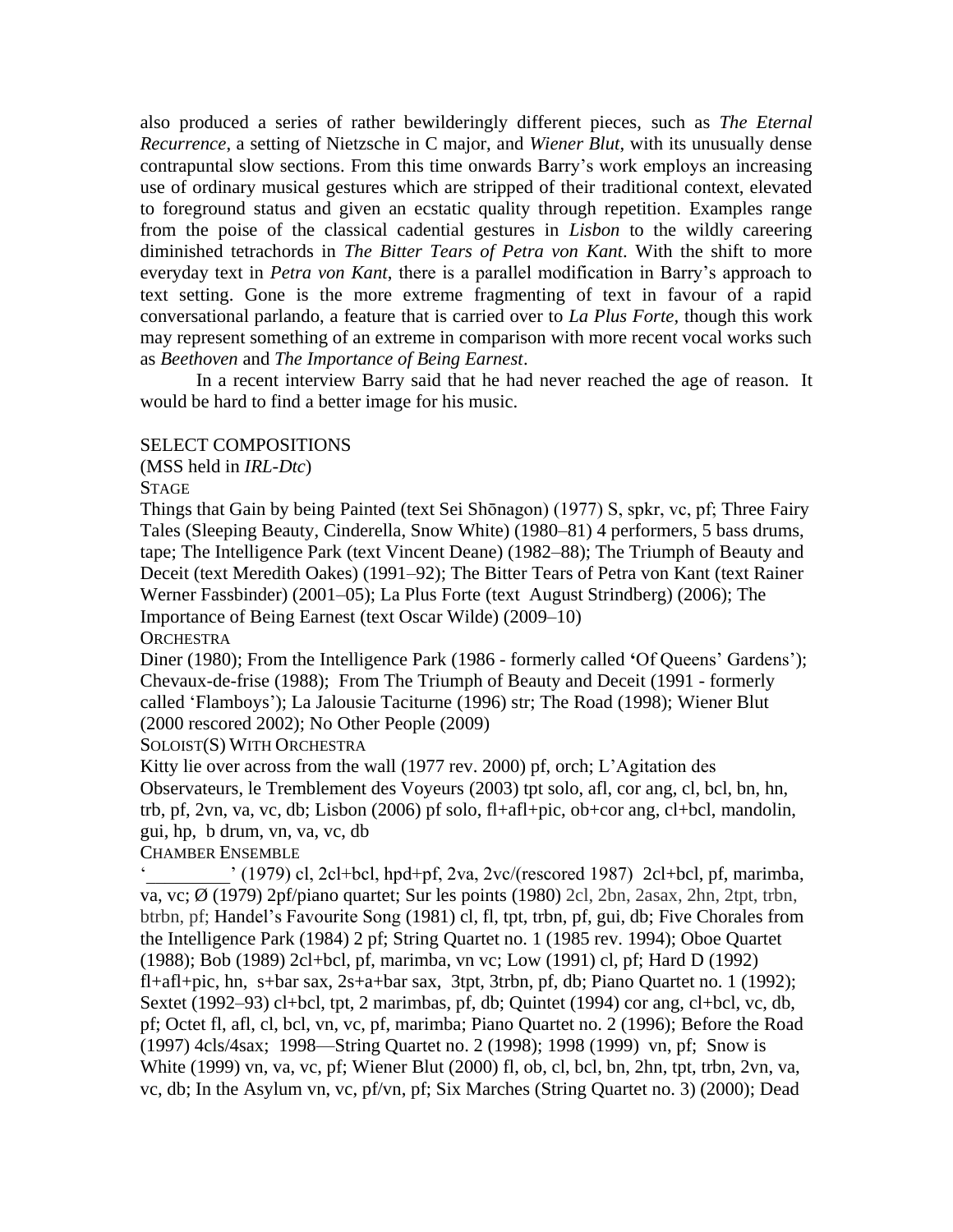March (2002) fl, ob, 2cl, bn, 2hn, tpt, trbn, pf, perc, 2vn, va, vc, db; The Pond (2002) 2 treb, 2 bass instr; First Sorrow (String Quartet no. 4) (2007); Aeneas and Dido (2007) fl, cl, pf; Triorchic Blues (1990 rescored 2008) vn, vc, pf ; Feldman's Six-Penny Editions  $(2009)$  fl, ob, cl, bcl, bn, 2hn, tpt, trbn, pf, cel, 2vn, va, vc, db UNACCOMPANIED SOLO INSTRUMENT

 $\varnothing$  (1979) vc; Things that Gain (1994) pf; Au Milieu (1981) pf; Sur les Pointes (1981) pf; Sur les Pointes—first section (1981) hpd/org/gui & hpd; Swinging Tripes and Trillibubkins (1986) pf; Triorchic Blues (1990) pf, rescored vn 1992, vc 2001; The Chair (1994) org; 1998 (1999) pf; Snow is White (1999) pf, Root Position (2000) pf (publ. Associated Board); Ø (1979 rescored 2002) vc; Trumpeter (2003) tpt; Agnes von Hohenstaufen (2004) pf (publ. Associated Board); Le Vieux Sourd (2008) pf **CHOIR** 

Carol (1986) high & low vv pf/org/hpd; O Lord How Vain (1995) S solo, satb; The Ring (1996) SATB, 2pic, 7cl, a+t sax, bn, 2hn, 5cornet, bar, 2euphonium, 2trbn, 2bass, perc, bells; The Coming of Winter (1997) SATB; God Save the Queen (2001) children's vv, fl, ob, 2cl, bn, 2hn, tpt, trbn, perc, 2vn, va, vc, db; Schott and Sons, Mainz (2010) B solo, satb

**VOICE** 

Water Parted (1988) Countertenor/A/S, pf; The Conquest of Ireland (1995) B, orch; The Eternal Recurrence (1999) S, orch; Karlheinz Stockhausen (2008) v, pf or pf; Beethoven  $(2008)$  B, fl, cor ang, cl, bcl, cbn, hn, tpt, trbn, pf,  $2\nu$ n, va, vc, db

## DISCOGRAPHY

Sextet, "\_\_\_\_\_", *Bob*, Piano Quartet No.1, *Au Milieu*, *Sur les Pointes* (pf), *Swinging Tripes and Trillibubkins*, *Triorchic Blues* (pf/vn) (Noriko Kawai, Michael D'Arcy, Nua Nós cond. Dáirine Ní Mheadra: NMC 1994)

*The Triumph of Beauty and Deceit* (Nicholas Clapton, Denis Lakey, Richard Edgar-Wilson, Adrian Clarke, Stephen Richardson, Composers Ensemble cond. Diego Masson: CD, Largo, 1995)

*Chevaux-de-Frise*, *Flamboys*, *Diner*, *Of Queens' Gardens*, *Hard D*, *Sur les Pointes* (NSOI cond. Robert Houlihan: Marco Polo, 1997)

*La Jalousie Taciturne* (Irish Chamber Orchestra, Fionnuala Hunt: CD Black Box, 1998) *Things that gain*, Ø, *Five Chorales from The Intelligence Park*, *Water Parted*, String Quartet No.1, Piano Quartet No.2, *Before the Road* (Gerald Barry, Kevin Volans, Catherine Edwards, Nicholas Clapton, The Xenia Ensemble: CD, Black Box, 1998) *Hard D* (Orkest de Volharding cond. Jurien Hempel: CD, Challenge, 2000)

*Snow is white* (The Schubert Ensemble: CD, NMC, 2001)

*Root Position* (Thalia Myers: CD, Metronome 2001)

*The Intelligence Park* (Richard Jackson, Paul Harrhy, Stephen Richardson, Angela Turnstall, Nicholas Clapton, Buddug Verona James, Almeida Ensemble / Robert Houlihan: CD, NMC, 2002)

*The Bitter Tears of Petra von Kant* (Rayanne Dupuis, Mary Plazas, Stephanie Marshall, Deirdre Cooling Nolan, Sylvia O' Brien, NSOI cond. Gerhard Markson: CD, RTÉ, 2005) *In the Asylum* (Trio Fibonacci: CD, NMC, 2005)

*Agnes von Hohenstaufen* (Thalia Myers: CD, Usk Recordings, 2005)

*Trumpeter* (Marcus Blaauw: CD, BV Haast, 2007)